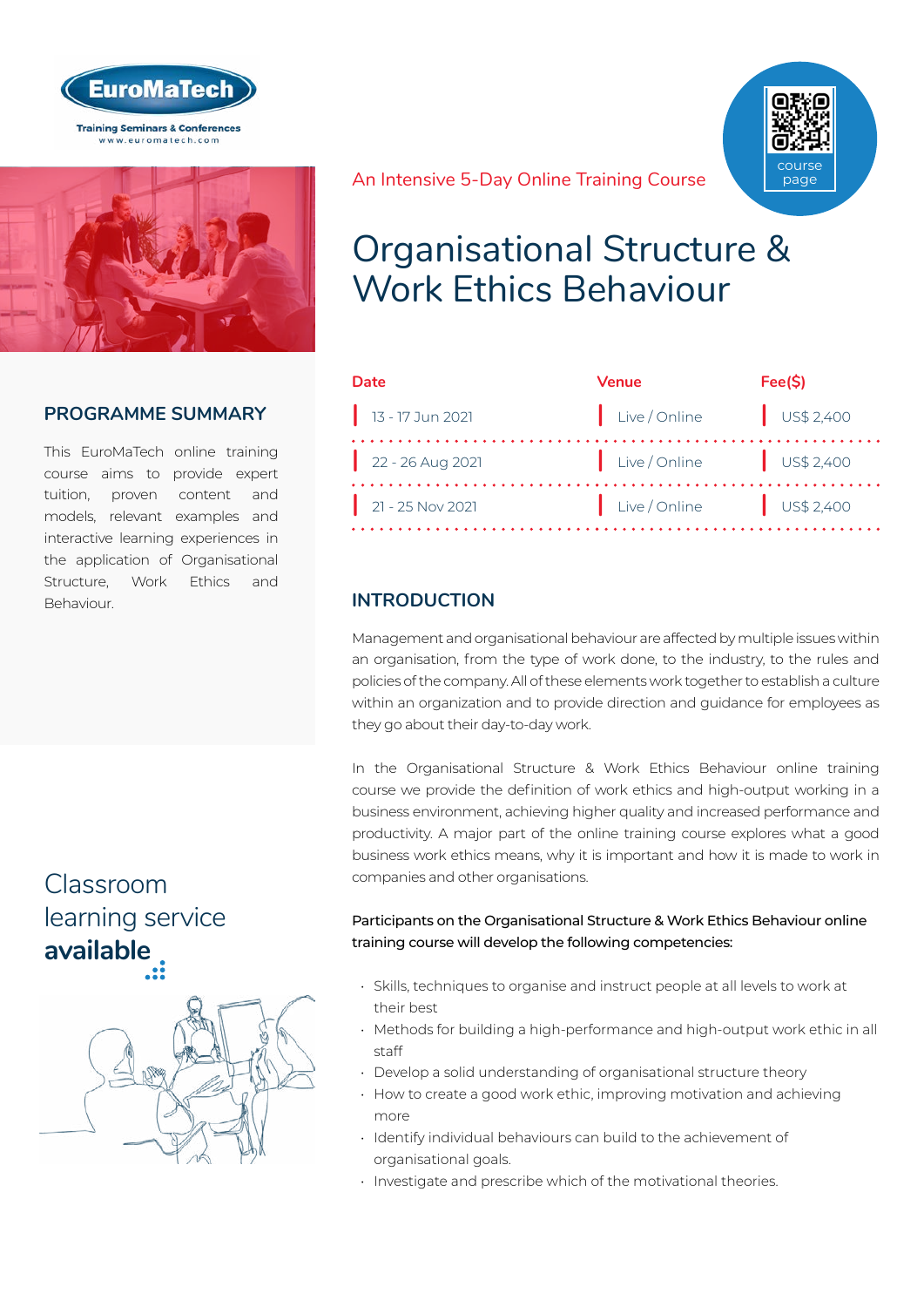### **TRAINING METHODOLOGY**

Participants on the Organisational Structure & Work Ethics Behaviour online training course will learn by active participation through the use of exercises, syndicate and group discussion, training videos and discussions on relevant types of accidents and "real life" issues in their organisations.

#### **In-house Training**

EuroMaTech is capable of conducting this training programme exclusively for your delegates. Please e-mail us on inhouse@euromatech.ae for further information and/or to receive a comprehensive proposal.



**Training Seminars & Conferences** 



+971 50 196 6003

**Email Address:** info@euromatech.ae

**Website:**

### **WHO SHOULD ATTEND**

The Organisational Structure & Work Ethics Behaviour is an ideal and possibly essential course for:

- Team leaders, supervisors, professionals at all levels
- Newly promoted professionals
- Those seeking greater responsibility

A good organisational structure and policies are required in order to define acceptable behaviour and promote higher standards. Knowing about the nuances of professional ethics is essential to establishing a harmonious, productive workplace.

#### **PROGRAMME OBJECTIVES**

Attendance to the Organisational Structure & Work Ethics Behaviour online training course will enable the delegates to:

- Know how to direct and influence using goal setting, the right type of supervision, inspiring leadership, continuous learning, points of power and stronger relationships
- Use Kaizen other scientific methods to drive business improvement
- Understand the right management leadership models to support highoutput work team
- Learn the guidelines for encouraging and creating high-output work ethics and productivity based conduct in the workplace
- Learn and apply the concepts of Leadership and management as they relate to individual behaviours to encourage a good work-ethic
- Be able to understand and implement key theories of human behavior to improve both individual and group effectiveness, efficiency and positive behaviours.
- Improve their own personal communication skills: active listening, feedback, speaking, nonverbal behaviours

## **QUALITY CERTIFICATIONS & ACCREDITATIONS**



www.euromatech.com The PMI® Registered Education Provider logo is a registered mark of the Project Management Institute, Inc.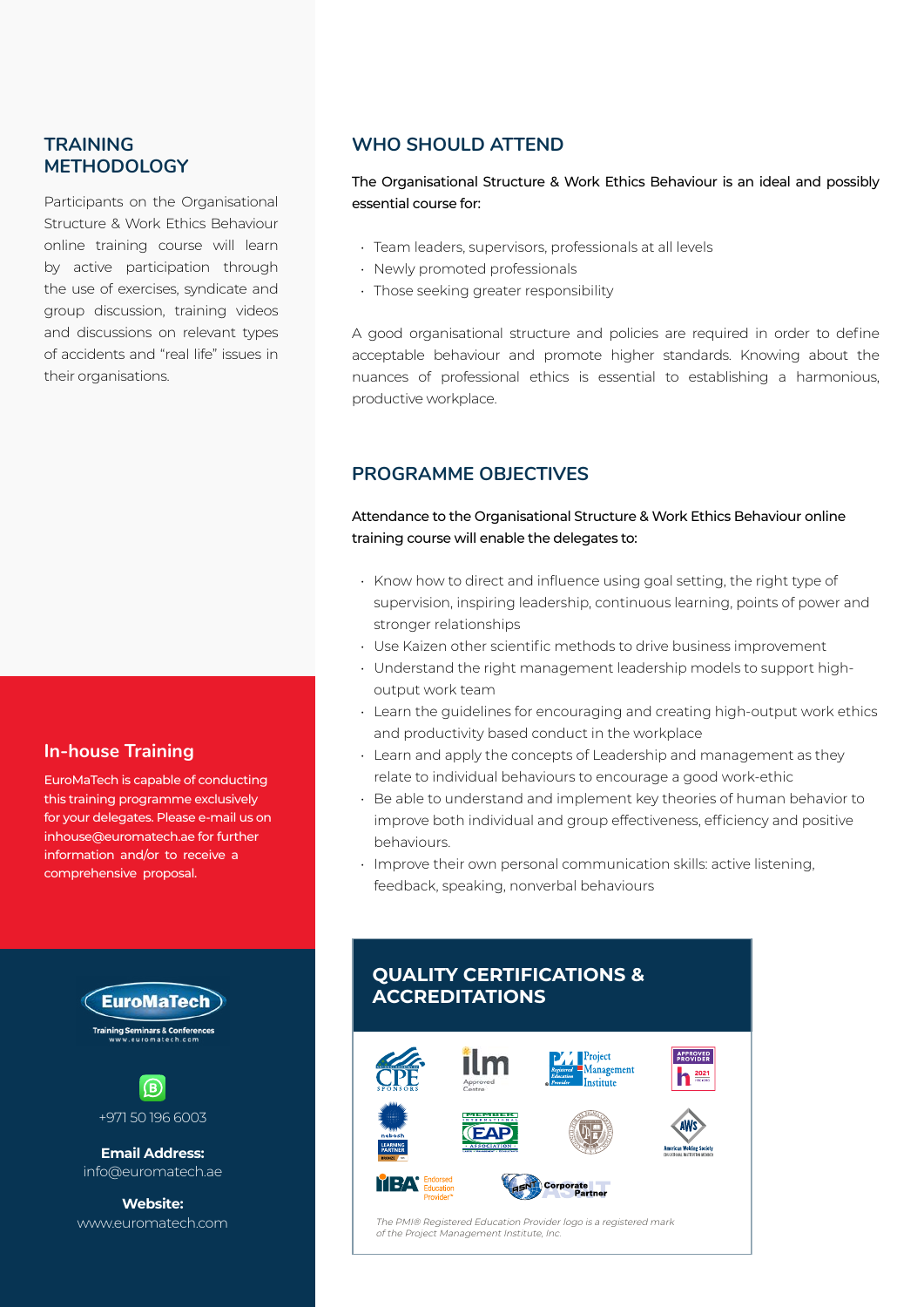# **COURSE OUTLINE**



### **Day 3**

#### Understanding How to Create and Effective Organisational

- Practical guidelines for better work ethic conduct in the workplace
- How to put the right people in the right places — some employees make better role models for your organization than others
- Ways to encourage employees to follow standards,
- Effective policies and procedures that will boost productivity
- Application exercises and case studies

## **Day 1**

## Organisational Structures

- What is organisational structure? A detailed introduction to the theory and practice
- Why you should develop a planned structure for your organization, department or team
- Human Behaviour Part I: Hierarchy of Needs, Motivation Factors, Theory X/Y
- Human Behaviour Part II: ERG and Expectancy Theory
- An examination of future possible trends in organisational structures
- Application exercises and case studies

### **Day 4**

#### Improvements to Critical HR Processes

- A high-performance business check-list that to maximise productivity and achieve more
- Practical guidelines for goodwork ethical conduct in the workplace
- Driving ownership, responsibility and empowerment
- How to ensure best practice standards and they're being followed
- How to build a high-output business team culture and structure
- Application exercises and case studies

## **Day 2**

#### Measuring Work-Ethics and High Output Work Team

- How to measure productivity, individual and team output and work ethic
- A comparison of business performance and work ethics in other countries,
- Varying global standards and measures of productivity
- Managing change with different organisational structures
- How to deal with mistakes and ensure they don't happen again
- Application exercises and case studies

## **Day 5**

#### Organisational and Individual Behavioural Dynamics

- The influence and effect of goal setting, supervision, inspiring, learning, points of power and relationships on individual and group behaviour
- Communication: active listening, feedback, speaking, non-verbal behaviours
- Growing a high-performance team: teamwork, team leadership; Matrix teams: cross-functional teams, forming, storming, norming, performing, etc.
- Organisational Behaviour: elements, models, organization development, action learning
- Organisational behaviour bestpractices that help to foster positive change



Employee Assistance Certification Commission (EACC), an autonomous credentialing body established by EAPA to maintain and administer all aspects of the CEAP® program, has approved this course for 25 professional Development Hours (PDHs).

The use of this logo is not an endorsement by EAPA of the quality of the course. It means that this course has met the EAPA's criteria to the pre-approved<br>for CEAP® certification or recertification PDHs.



This activity has been pre-approved by the Human Resources Certification Institute (HRCI). Participants attending this training session are entitled to receive: **25 General Recertification Credit Hours**